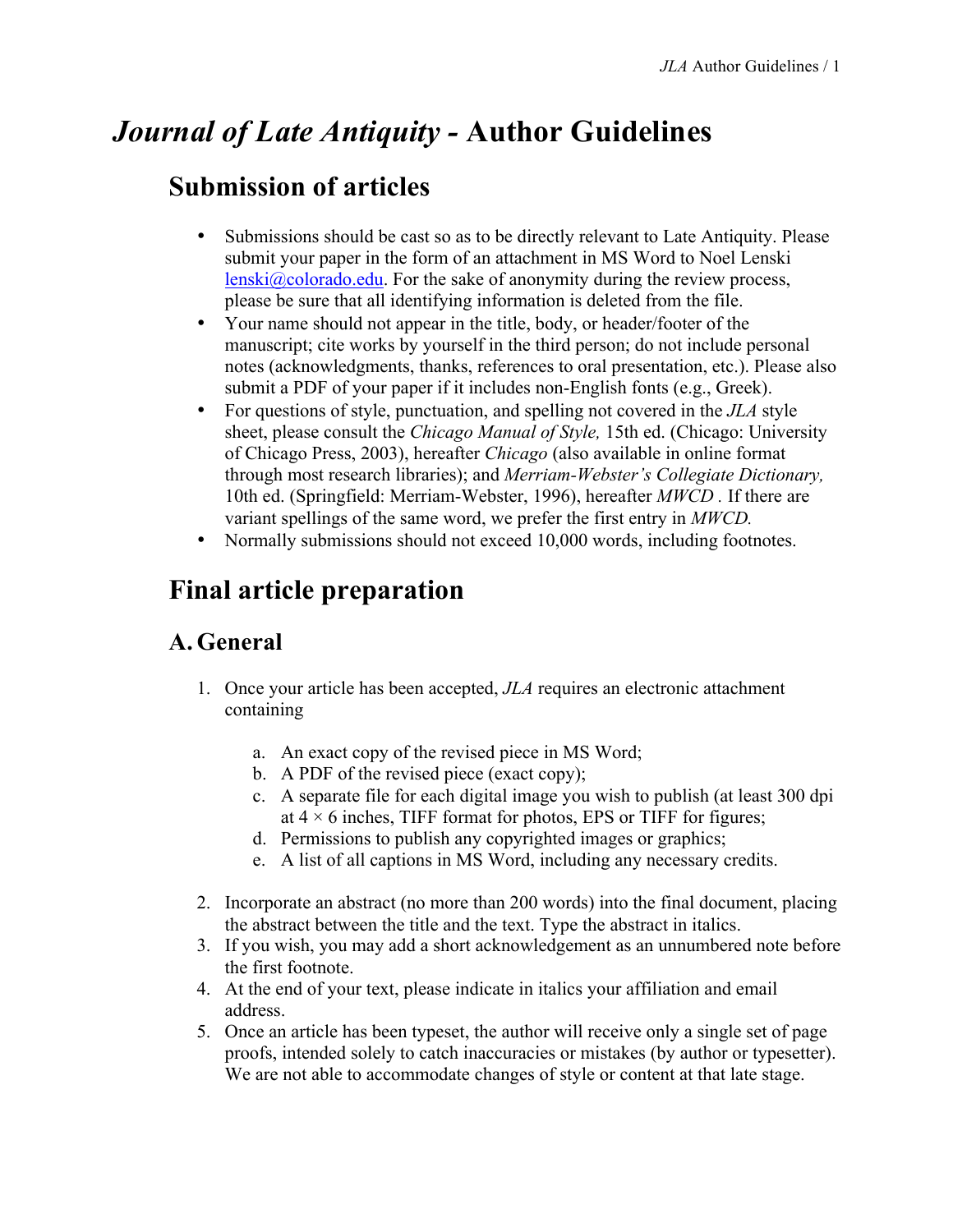Please ensure that the final version of your article is exactly as you want it to appear in print *before* you send it to *JLA*.

## **B. Manuscript Format**

- 1. **Basic format:** All content should be **double-spaced,** including block quotes, poetry, and footnotes. Leave at least 1-inch margins on all sides of the paper. If possible, use standard American page size  $(8.5 \times 11.0 \text{ inches})$ .
- 2. **Font:** Use Times New Roman 12-point font throughout and do not use boldface, small caps, or superscript except for footnote references. Italics can and should be used (a) to indicate emphasis, (b) for titles of books and journals, and (c) for citations in Latin or direct quotations of foreign languages in Roman script.
- 3. **Subheadings:** Treat all first-level subheadings as plain roman boldface type; italicize any titles or (e.g.) Latin terms that fall within the syntax of the subheading. Make second-level subheadings plain roman text, italicizing only as needed.

| examples: | $\le$ level 1> Reading Macrobius, On the Dream of Scipio        |
|-----------|-----------------------------------------------------------------|
|           | $\le$ level 2> The <i>Interpretatio Christiana</i> Reconsidered |

- 4. **Notes:** Use footnotes (not endnotes), numbered consecutively throughout and double-spaced (see below for format).
- 5. **Margins:** Please leave the right margin ragged; do not justify your text.
- 6. **Hyphenation:** Do not insert hyphens manually at the end of lines in your manuscript text. Use hyphens only when they are part of the spelling of the word (e.g., sixth-century politics, an upper-class family) or between page numbers, dates, and so on. If you are uncertain whether a hyphen should be included, please consult *Chicago* (sections 5.91, 7.31-43, and 7.77-85) or *MWCD.*
- 7. **Block quotation:** Please indent any quotations in the body of the text that are longer than three lines as a block quotation; give them a deeper indent than the rest of your text. No extra space around block quotations is necessary.
- 8. **Indentation:** Begin paragraphs with a tab, and use only one return at the end of paragraphs. Avoid extra spacing between paragraphs.
- 9. **Punctuation**: All punctuation should follow American English standards (consult *Chicago* when in doubt).
	- a. **With initials/abbreviations:** Leave one space after all periods in personal names; all other abbreviations with periods have no spaces. Thus: R. W. Mathisen for Ralph Whitney Mathisen, but a.m. or s.a. (for "*anno mundi*" and "*sub anno*").
	- b. **Quotation marks:** All punctuation should be *inside* quotation marks **except** colons and semicolons, and (sometimes) question marks and exclamation marks. Thus "Langobards," not "Langobards".
	- c. **Dashes**: Please use a real em dash. In Microsoft Word go to the Insert menu at Symbol > Special Characters. Omit space on either side of the em dash—like this—for American style.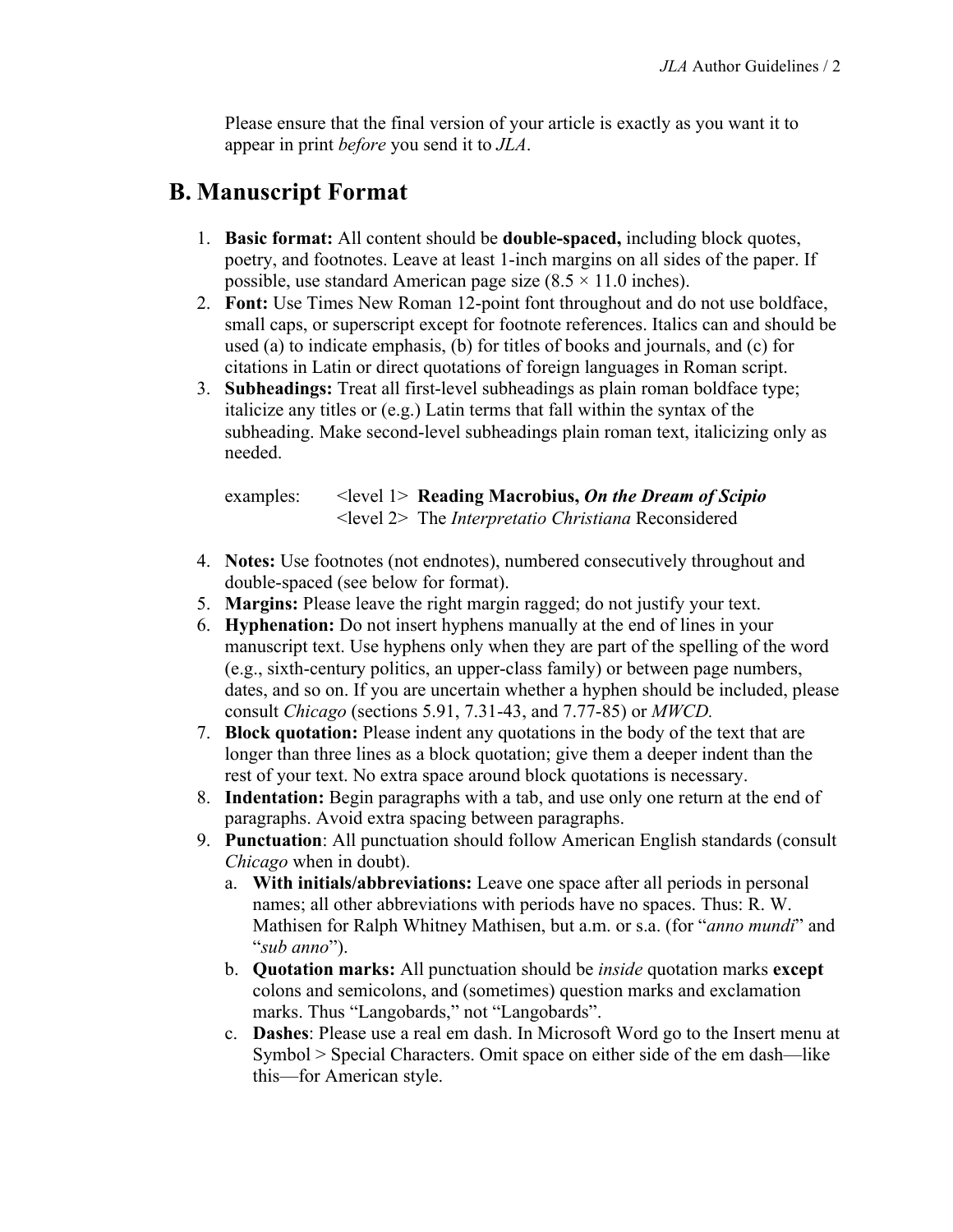- d. **Numerals**: In general, spell out numbers under 100, except for parts of books and numerals in citations, page numbers, dates, etc. (e.g., "eight monks," *but*  chapter 6, vol. 4, p. 8, 400 BCE). In contexts involving several numbers, numerals may be used for consistency of presentation: "125 parishes, 24 monasteries, and 7 convents."
- 10. **BCE/CE**: *JLA* prefers the use of BCE and CE to BC and AD; both placed after the year (i.e., 325 CE). Please type in ALL CAPS.
- 11. **Dates:** Full dates style, e.g., 9 August 378, 1 January 438.
- 12. **Date ranges:** Cite ranges of dates with all numerals, e.g., 435-438, *not* 435-38 or 435-8. This includes modern dates in running text and in reference lists. (All other number ranges are elided as per *Chicago* section 9.60)
- 13. **Measures**: In general, spell out measurements in running text: 35 kilometers, 8 liters, \$1.5 million (US). Use abbreviations only in parentheses (35 km), in notes, and in tables and figures, and where necessary in statistical discussions. Ancient and traditional measures, where they occur, may be treated in much the same fashion.

# **C. Foreign Languages**

(see *Chicago,* chap. 11, for details)

### **Modern languages**

- 1. **Romance languages:** Titles of works in Romance languages should have only the initial word of title and subtitle and proper nouns capitalized, i.e., they should follow "sentence style."
- 2. **German:** Titles of works in German should have only the initial word of the title and nouns and words used as nouns capitalized.
- 3. **Other:** For all other modern languages, please consult *Chicago*.
- 4. **Use of italics:** Nonstandard foreign words and phrases used in the text should be set in italics. If a foreign word or phrase has become standard usage in American English (e.g., en route, vice versa, Doppelgänger), do not set in italics. When in doubt, consult *Chicago* or *MWCD*. Note that *JLA* departs from *Chicago* in retaining italics with foreign terms and phrases throughout the text.

### **Ancient languages**

- 5. **Fonts:** JLA will print primary source citations in any ancient language for which there is a readily available (i.e. public domain) Unicode font. For Greek, use a Unicode font, preferably New Athena Unicode, available for both PCs and Macs at http://apagreekkeys.org/NAUdownload.html
- 6. **Accuracy:** Be sure to check citations very carefully both *before* submitting your final manuscript *and* when you receive your proofs. Our typesetters are not linguists; they set what they see.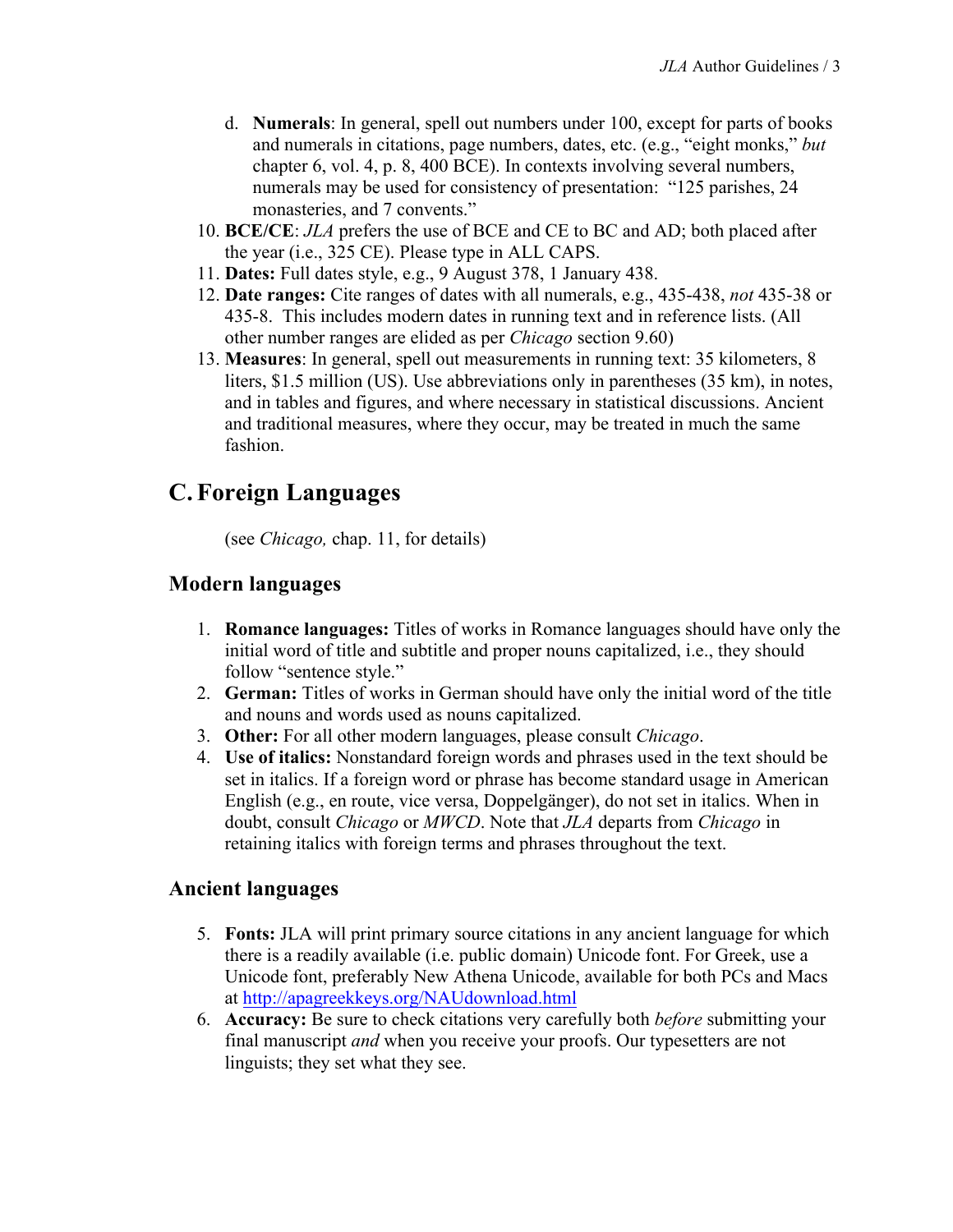- 7. **Transliteration:** Transliterated words should be set in italics and should follow the standards set out in the *Journal of Biblical Literature* guidelines (*JBL*117 [1998]: 558-59). To indicate long vowels in Greek, use a macron, e.g. *mechanē.*
- 8. **Transliterated and anglicized proper names:** In general use anglicized names for well-known persons and places (Constantine, Ambrose, Jerome, Rome, Byzantium). Direct transliterations of personal and place names (Marcellinus, Procopius, Gallia, Dar el-Ghaghbbia) are not italicized.
- 9. **Italics:** Quoted material in Latin and transcriptions of foreign languages in Roman script should be set in italics. Exceptions: (a) Block quotations, even in Latin and foreign languages; (b) long excerpts in the notes; (c) titles of articles in the References list.

# **D. Citation Format**

### **Footnote and In-text citation**

- 1. **Footnoting:** All notes should appear at the foot of the manuscript, numbered consecutively in arabic numerals, and double-spaced.
- 2. **Author-date citation:** Beginning with Volume 7, *JLA* will use a modified version of Author-Date referencing as described in *Chicago* Chapter 15. "Documentation II: Author-Date References. *JLA* differs from *Chicago* only in placing ALL references, primary and secondary, in footnotes rather than in the text. In-text citations are permitted in this instance alone: citations of page numbers (without author or date) in an ongoing discussion of a modern work.
- 3. **Modern works:** To cite modern works, include only the author's last name and year of publication (not separated by punctuation). To cite a specific passage, include a page number or range (separated from the year by a comma).

**Examples** (see Table 1 for corresponding bibliographic information):

R. Bagnall, Al. Cameron, and S. Schwartz 1987. Av. Cameron and Long 1993 M. Alföldi 1963, 135-36 A. Alföldi 1948, 20-21 Witschel 2006a, 147-48 Witschel 2006b, 120-21 Stein 1949-1959, 2: 331

4. All citations to modern works should be keyed to a reference list titled "References," placed at the end of your article. Ancient works should *not* be included in the bibliography, with the exception of (a) translations that are quoted in the text and/or notes; (b) annotated translations or commentaries that are used as secondary works; (c) primary source editions that are not part of a standard series (see under "Ancient Texts" 16.c. below). See immediately below for further details.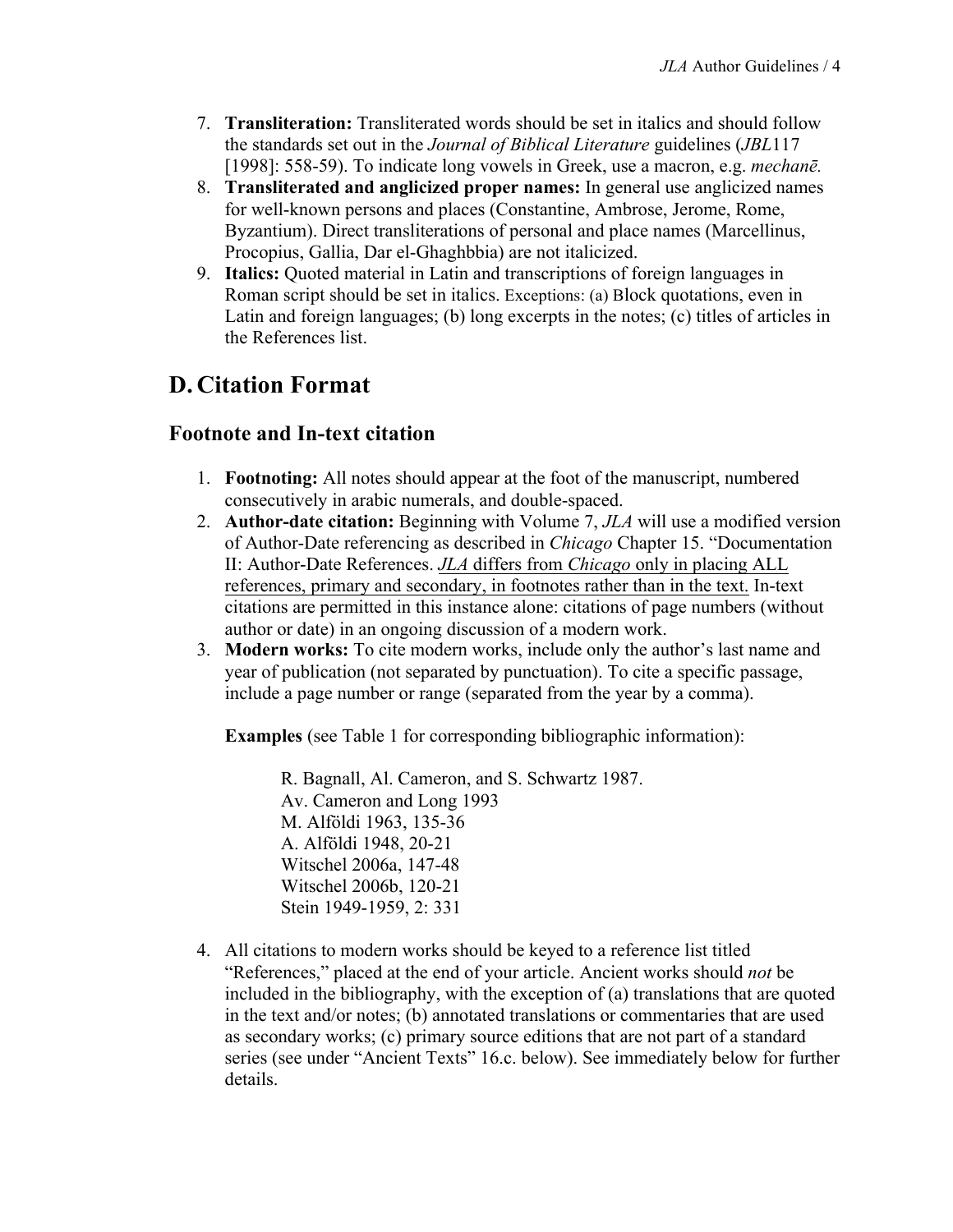- 5. **Avoid unnecessary common abbreviations**: Please avoid abbreviations such as "pp.," "vv.," or "cols." when possible.
- 6. **Avoid Latinate citation**: Please do not use idem, eadem, ibidem, op. cit., loc. cit., art. cit., and the like, but rather provide the relevant abbreviated bibliographic information. Please do not use "f.", "ff.", "s", or "ss.," but rather specific inclusive page numbers. Use i.e., e.g., and etc. sparingly and only in notes or parenthetical contexts; in main syntax use "that is," "for example," "and so forth," and similar phrasing.
- 7. **Number format:** Except for date ranges, elide all page numbers as in *Chicago* section 9.60*.* E.g., 116-17, 238-39, 200-201, 1005-7, 802-6. Also see examples below.

### **Reference list**

- 8. **Books:** Include the Author's last name, Author's first name. Year of publication. *Title italicized*. Place of publication: Publisher. If the cited book is part of a series, include the name of the series and the volume or number (in Arabic numerals) after the title, but not set in italics.
- 9. **Articles**: Include the Author's last name, Author's first name. Year of publication. "Article title in double quotation marks." *Journal title italicized* [please spell out all journal titles – *do not abbreviate*] volume number [in Arabic numerals]: page numbers elided as under D.7.
- 10. **Chapters in Books**: Citations of articles in multi-authored books should include Author's last name, Author's first name. Year of publication. "Article title in double quotation marks." *Book title italicized*, edited by Editor's First Name Last Name, page number elided as under D.7. Place of publication: Publisher.
- 11. **Multiple works by one author:** For successive entries by the same author(s), translator(s), editor(s), or compiler(s), a 3-em dash replaces the name(s) after the first appearance.
- 12. **Chronological order:** Arrange multiple entries for an author chronologically by year of publication in ascending order. Undated works designated forthcoming follow all dated works. Where there are two or more items with the same date assign letters to the date (1999a, 1999b) and alphabetize by title.

[table 1 follows]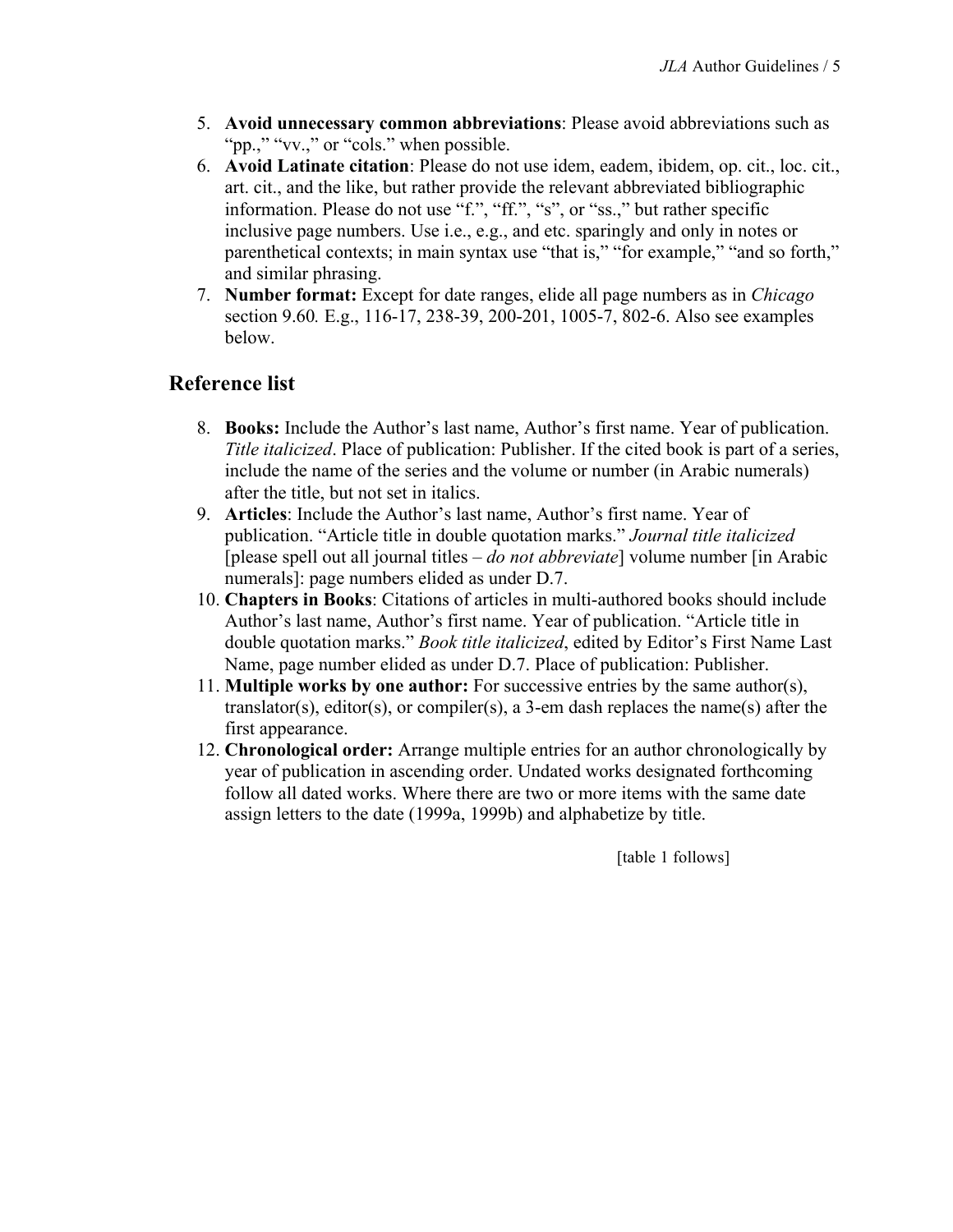#### **Table 1. Examples of commonly seen bibliographic styles**

#### **Books**

- Alföldi, Andreas. 1948. *The Conversion of Constantine and Pagan Rome*. Translated by Harold Mattingly. Oxford: Oxford University Press.
- Alföldi, Maria. 1963. *Die Constantinische Goldprägung. Untersuchungen zu Ihrer Bedeutung für Kaiserpolitik und Hofkunst*. Mainz: Verlag des Römisch-Germanischen Zentralmuseums.
- Drake, H. A. 2000. *Constantine and the Bishops: The Politics of Intolerance*. Baltimore: The Johns Hopkins University Press.
- Stein, Ernst. 1949-59. *Histoire du Bas-Empire*. Edited by Jean-Rémy Palanque. 2 vols. Paris: Desclée de Brouwer.

#### **Books in monographic series**

Cameron, Alan, and Jacqueline Long. 1993. *Barbarians and Politics at the Court of Arcadius*. Transformation of the Classical Heritage 19. Berkeley/Los Angeles: University of California Press.

### **Journal articles**

- Carrié, Jean-Michel. 1983. "Un roman des origines: Les généalogies du 'colonat' du Bas-Empire." *Opus: International Journal for Social and Economic History of Antiquity* 2: 205–51.
- Greatrex, Geoffrey, and M. Greatrex. 1999. "The Hunnic Invasion of the East of 395 and the Fortress of Ziatha." *Byzantion* 69: 65–75.

#### **Articles in multi-authored collections**

- Griffith, Sidney H. 1995. "Asceticism in the Church of Syria: The Hermeneutics of Early Syrian Monasticism." In *Asceticism,* edited by Vincent Wimbush and Richard Valantasis, 220-45. New York: Oxford University Press.
- Lizzi Testa, Rita. 2009. "Alle origini della tradizione pagana su Costantino e il senato romano (Amm. Marc. 21.10.8 e Zos. 2.32.1)." In *Transformations of Late Antiquity: Essays for Peter Brown*, edited by Philip Rousseau and Manolis Papoutsakis, 85–127. Farnham/Burlington, VT: Ashgate.
- Witschel, Christian. 2006a. "'Verrückte Kaiser?' Zur Selbststilisierung und Außenwahrrnehmung nonkonformer Herrscherfiguren in der römischen Kaiserzeit." In *Einblicke in die Antike: Antike: Orte, Praktiken, Strukturen.*  Münchner Kontaktstudium Geschichte 9, edited by C. Ronning, 87-129. Munich: Herbert Utz Verlag.
- ———. 2006b. "Zur Situation im römischen Africa während des 3. Jhs. n. Chr." In *Deleto paene imperio Romano. Transformationsprozesse des Römischen Reiches im 3. Jahrhundert n. Chr. und ihre Rezeption in der Neuzeit*, edited by K.P. Johne, T. Gerhardt, and U. Hartmann, 145-221. Stuttgart: Franz Steiner Verlag.

#### **Annotated translations and Commentaries cited as secondary sources**

Cain, Andrew, trans. and comm. 2013. *Jerome's Epitaph on Paula: A Commentary on the Epitaphium Sanctae Paulae*. Oxford: Oxford University Press.

Mathisen, Ralph W., trans. 1999. *Ruricius of Limoges and Friends: A Collection of Letters from Visigothic Gaul*. Translated Texts for Historians 30. Liverpool: Liverpool University Press.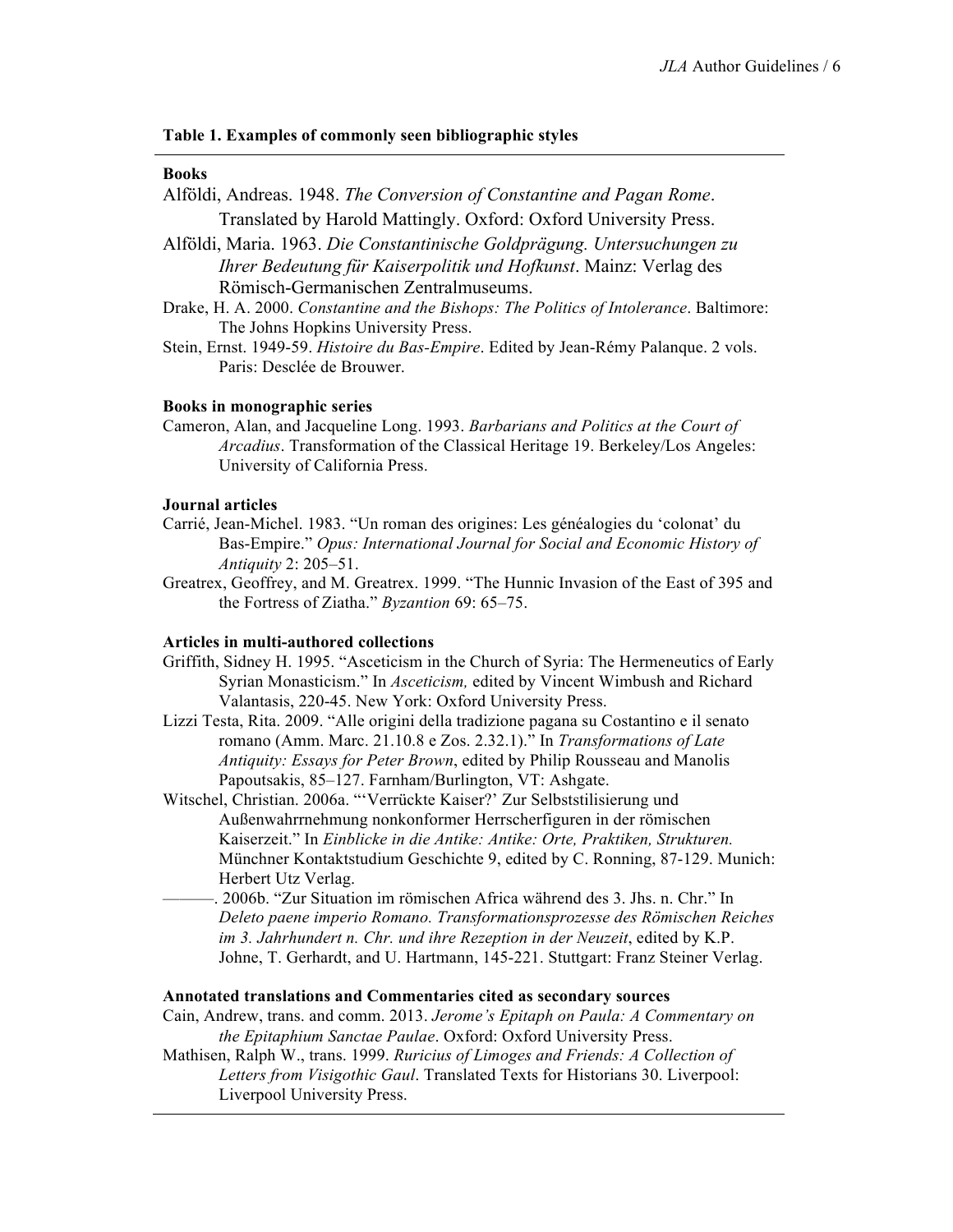### **Ancient Texts**

- 13. **Translation:** Quotations from primary sources should generally be translated in the text, with the original language passage in the notes. Passages in ancient languages should be quoted in the text only when directly relevant to an argument (as with an inscription, poetic text, or a coin legend).
- 14. **Published translations**: Translations should generally be by the author of the article. If a previously published English translation is cited in the article, that translation must be cited in the relevant note (together with date and page number) and referenced in full in the Modern Bibliography under the name of the translator.
- 15. **References**: References to ancient texts should refer to the author (when known), the title of the work (italicized), and relevant numeration (books, chapter, verse, etc.) in arabic numerals (3.1, 4.3-6, 5.34b-46a).
- 16. **Abbreviations**: All ancient authors should be cited according to standard abbreviations found in the following reference works. Follow the rank order of the following list in selecting between competing abbreviations (i.e., if the author appears in both the *PLRE* and the *LS*, use the *PLRE* format). A pdf of these lists of abbreviations can be obtained from the editor upon request. See Table 2 below for example citations:
	- *PLRE* = A.H.M. Jones, J.R. Martindale, and J. Morris, eds. 1971-1992. *The Prosopography of the Later Roman Empire*, 3 vols. Cambridge: Cambridge University Press.
	- *OCD* = Simon Hornblower and Antony Spawforth, eds. 2012. *The Oxford Classical Dictionary*, 4<sup>th</sup> ed. Oxford: Oxford University Press.
	- *LS* = Charlton Lewis and Charles Short. 1879. *A Latin Dictionary*, rev. ed. Oxford: Clarendon Press.
	- *LSJ* = Henry G. Liddell, Robert Scott, and Henry S. Jones. 1996. *A Greek-English Lexicon*, *with revised supplement*. Oxford: Clarendon Press.
	- *CPL =* Eligius Dekkers. 1951. *Clavis patrum latinorum*. Steenbrugge: In Abbatia Sancti Petri.
	- *CPG =* Maurice Geerard*.* 1974-1987. *Clavis Patrum Graecorum*. 5 vols. Turnhout: Brepols.
- 17. **Inscriptions and Papyri:** Corpora of inscriptions and papyri should follow the abbreviation lists provided in the following resources. See Table 2 below for examples of citations:

Bérard François et al. 1986. *Guide de l'épigraphiste: Bibliographie choisie des épigraphies antiques et médievales*, 3rd ed. Paris: Éditions rue d'Ulm.

Joshua d. Sosin et al. *Checklist of Editions of Greek, Latin, Demotic, and Coptic Papyri, Ostraca and Tablets* online at:

http://library.duke.edu/rubenstein/scriptorium/papyrus/texts/clist\_papyri.html

18. **Anglicized names**: Anglicized names for commonly read authors (e.g. Jerome, Augustine) can and should be used in the main text but not in the notes.